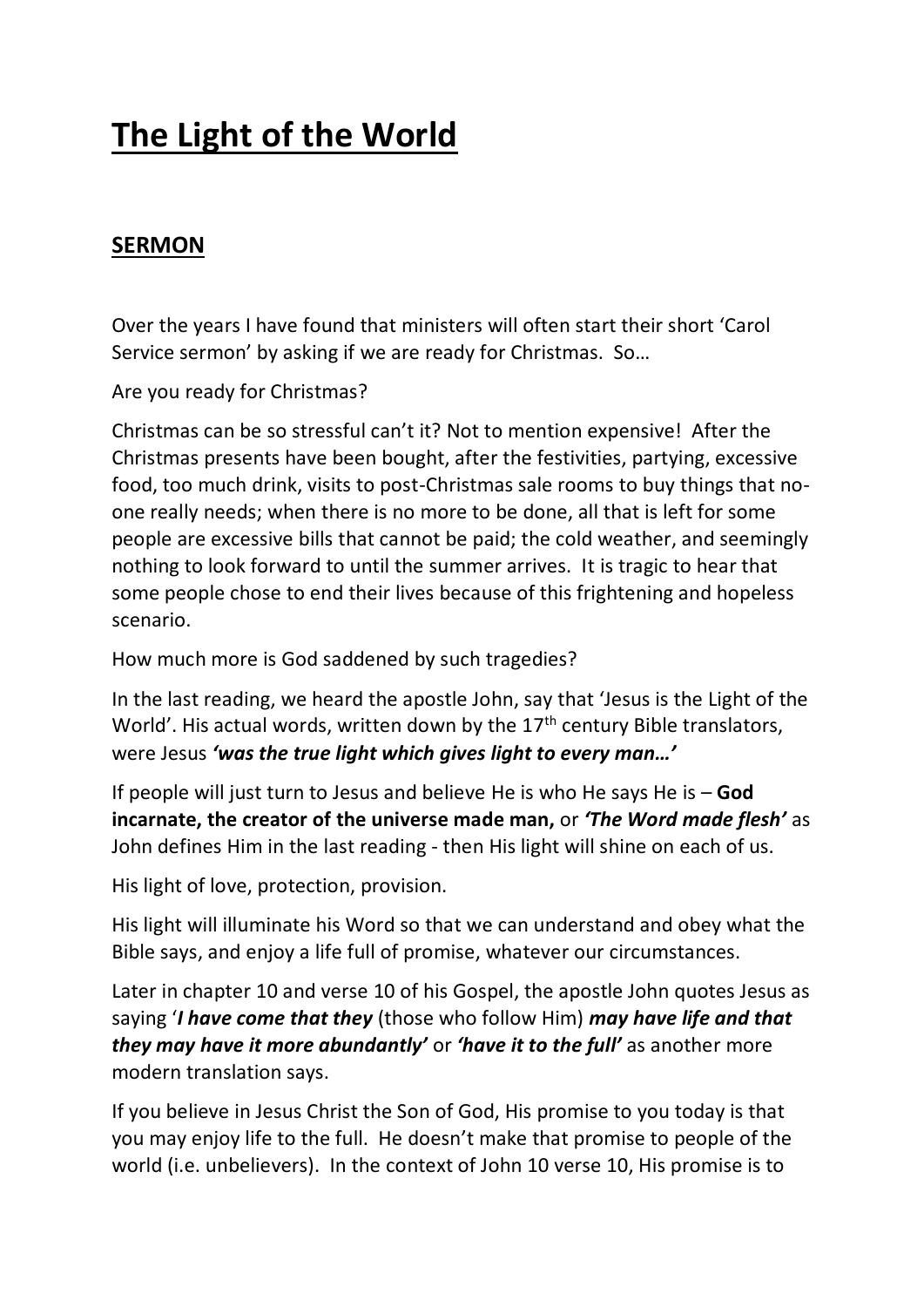'*His sheep'* as He calls them: these are God-fearing, Bible believing, born-again followers of Christ, whether Jew or gentile.

But as we also heard in the last reading, it says *'He was in the world, but the world did not know Him'* and it says *'He came to His own and His own did not receive Him.'*

Jesus came originally to give the message of salvation to the Jewish people.

He then turned also to the Gentiles to give them the same message. What we read in the Bible is that many Jews and many people of the world – the gentiles - chose not to receive Him or know Him. They turned instead to the darkness (the ways of the evil one) and the apostle John says "*the darkness does not comprehend Him*."

The same is clearly true today. Sadly it is a fact that many of the Jews and also the Gentiles will not turn to the Messiah, the Christ, Jesus the only Son of God!

Those who reject Jesus Christ as the Messiah find the darkness or the pleasures of this world more attractive and exciting, but these things do not fill the emptiness in their souls, and so they immerse themselves into more darkness, hoping to find something that will permanently satisfy their longing.

As we know, those who trust and believe in Jesus Christ have a hope that is unwavering.

Let us examine our own hearts. Are we living in the light or in the darkness?

When the Archangel Gabriel said to a young virgin 2,000 years ago (my paraphrasing) 'you will have a Baby and He will be the Son of God' – her faith was unwavering. She said: 'Yes!'

Mary knew, in the natural, such a promise was impossible to fulfil, but she also knew that with God all things are possible. And that is a truth we can all hold onto. All things are possible with God. Whatever our difficulties may be, Jesus Christ is the solution.

The Christmas story  $-$  a story we all know so well  $-$  begins with a miracle. The miracle of a virgin birth.

The story of the life of Jesus is *filled* with miracles - casting out demons, feeding 5000 hungry people with just a few loaves and fishes, healing the sick, calming the storm, bringing back people from the dead, and the culmination of His life and indeed His purpose here on Earth, through His death, resurrection and ascension into Heaven and the outpouring of the Holy Spirit on the day of Pentecost.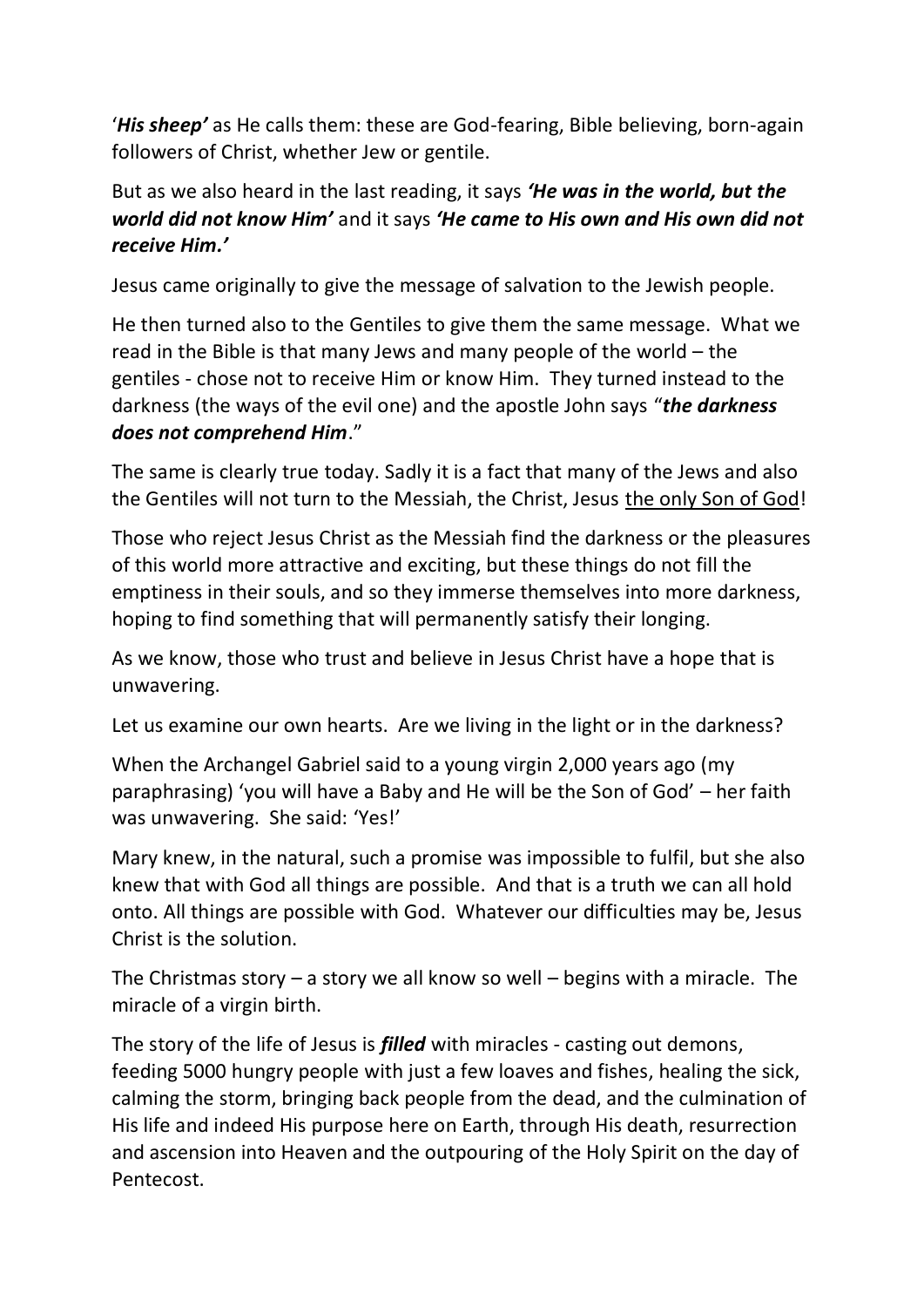Whilst it is important for followers of Christ to reflect upon the miracle of His birth, which the Church does at this time of the year, the celebration of the miracle of Easter is, in my opinion and that of other Christians, infinitely more important than celebrating His birth at Christmas.

Because of the importance of the true meaning of Easter, I want to end my short Christmas reflection to tell you once again about Easter. I imagine this will be the earliest Easter message you will have received – four months earlier than normal. Let just say it's my equivalent to the shop that puts out Christmas cards to sell in early August!

You see, Satan is quite happy for us to enjoy Christmas – so long as we take Christ out of it. Partying, presents, mistletoe and wine – Satan and his demons are absolutely fine with that. BUT – if you celebrate Christ's birth (which we do at Christmas) and what's more, His death and resurrection (which we do at Easter), the powers of darkness are most perturbed!

Their plan is to do everything in their power to ensure we forget why God had to come in the flesh as a man and die in our place. And of course, the reason God had to do that, is because of 'sin'.

In preparing this short talk, which I did at The Priory in Carisbrooke, I read on the wall of my quiet room a small leaflet prepared by the 'Lydia Fellowship International'.

It listed four Bible verses all taken from Paul's letter to the Romans and it was entitled 'God's Way of Salvation.'

It is the Gospel in four verses, and it talks about sin.

These are the four verses:

Romans 3 v 23 - '*For all have sinned and come short of the glory of God'*.

Romans 5 v 8 – '*But God demonstrates his love for us in this: While we were still sinners, Christ died for us'.*

Romans 6 v 23 – '*For the wages of sin is death, but the gift of God is eternal life in Christ Jesus our Lord'.*

Romans 10 v 9 – *'If you confess with your mouth the Lord Jesus, and believe in your heart that God has raised Him from the dead, you will be saved.'*